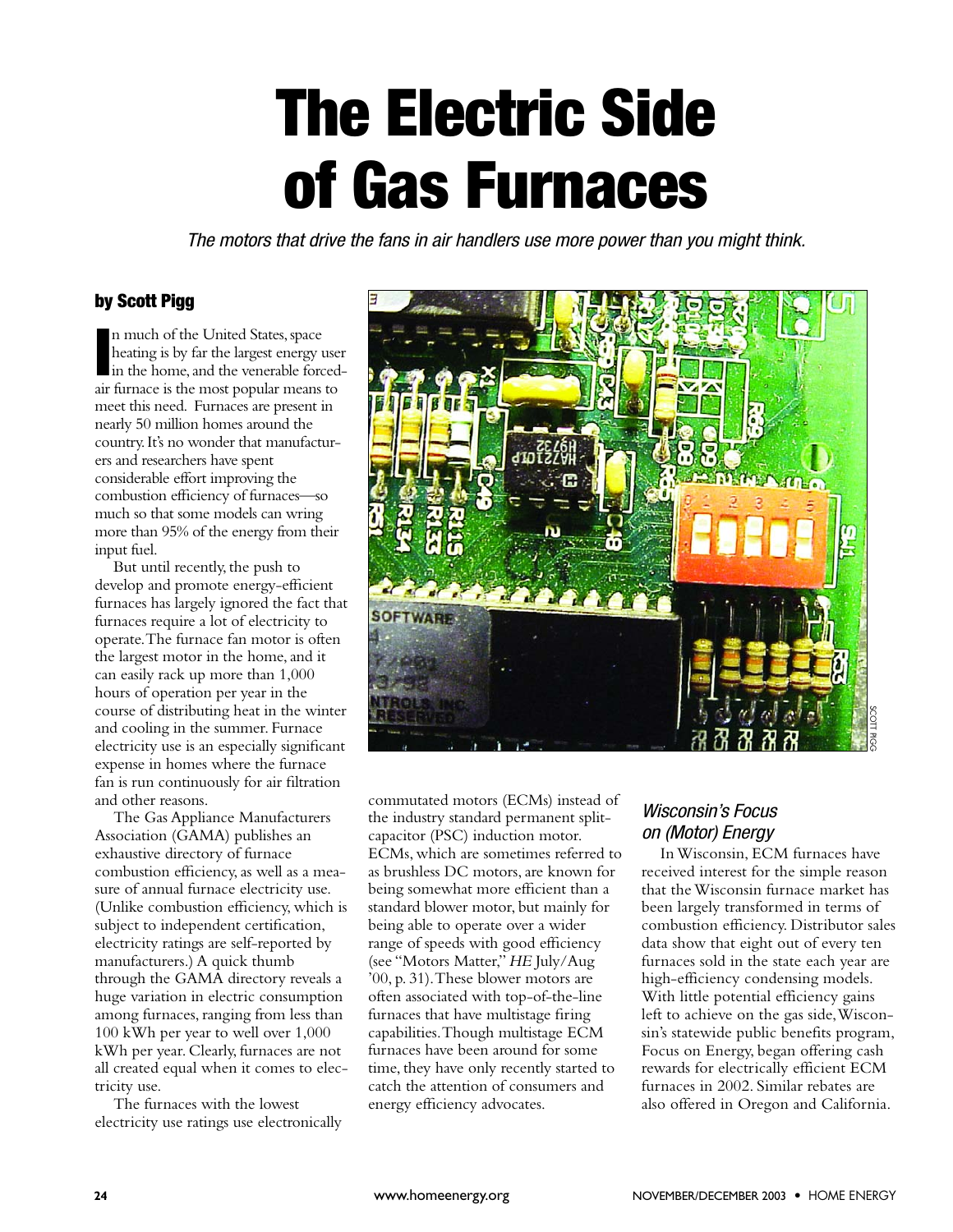Recognizing that few independent data existed on ECM furnaces and furnace electricity use in general, Wisconsin Energy Conservation Corporation,which administers the residential Focus on Energy programs, asked the Energy Center of Wisconsin, where I work, to undertake a field study hoff and Associates and George Penn of Global Energy Options,I,with the aid of Brett Bergee and Steve Buss from our office,initiated a field study of 31 new furnaces in Wisconsin in February of 2002.Our goal was to compare the operating characteristics of ECM and non-ECM furnaces,as well as to gather



Data loggers attached to each furnace tracked its operation over time. Participants were mailed new data loggers once a month. Brett Bergee of the Energy Center of Wisconsin downloaded more than 750 data loggers over the course of the study.

of electricity use in new furnaces.The emphasis in the study was on comparing the characteristics of ECM and non-ECM furnaces.

With funding from Focus on Energy, field assistance from Greg Dalhoff of Dalbasic data on new furnaces, such as annual hours of operation and annual number of cycles.

Most of the 31 furnaces fell into one of two groups: (1) furnaces with PSC blower motors and a single firing stage

and (2) furnaces with ECM blower motors and two firing stages.Though other configurations exist, these two groups represent the alternatives faced by most consumers.All of the furnaces in the study were high-efficiency condensing models with sealed combustion and induced draft.The annualized fuel utilization efficiency (AFUE) of the furnaces ranged from 92% to 95%. All but 5 of the furnaces were in new homes, and all were less than three years old at the beginning of the study.

In addition, most of the ECM furnaces in the study used a line of motors manufactured by General Electric, which have a patented mechanism to dynamically adjust the motor speed to maintain constant air flow over a wide range of static pressure. (For this reason, ECM furnaces are sometimes referred to as variable-speed furnaces.)

To conduct the study, we tested each furnace in various operating modes (heating, cooling, continuous fan-only) while recording high-resolution data on electricity use, static pressure, temperature, and air flow. We measured electricity use with Dent ELITEpro data loggers that recorded the power consumed by the furnace as a whole every three seconds,as well as recording the power used by the air handler and combustion blower separately. We logged static pressure and temperature once a second with pressure transducers and temperature sensors connected to Hobo data loggers. Finally,we measured air flow with the Energy Conservatory's TrueFlow air handler flowmeter.

We monitored the operation of the furnaces over the last half of the 2001–02 heating season, as well as the 2002 cooling season. In the fall of 2002,

# **Furnaces and Leaking Electricity**

Like many other modern appliances, furnaces use electricity even when they're not operating.We measured an average of 8 watts of standby power consumption for the non-ECM furnaces in our study. The ECM furnaces in the study averaged 12 watts of standby power, presumably because they have

more complicated control circuitry. Over the 7,000-plus hours that the typical furnace spends in standby mode waiting for a call for heating or cooling, that adds 60–90 kWh annually of standby electricity. Better control board design could probably reduce this substantially.

The ultimate solution is better design. A stopgap solution for the consumer but not a very effective one—is to switch off the power to the furnace during periods when no space conditioning is needed. However, there are only a few months of the year when most people have no heating or cooling needs.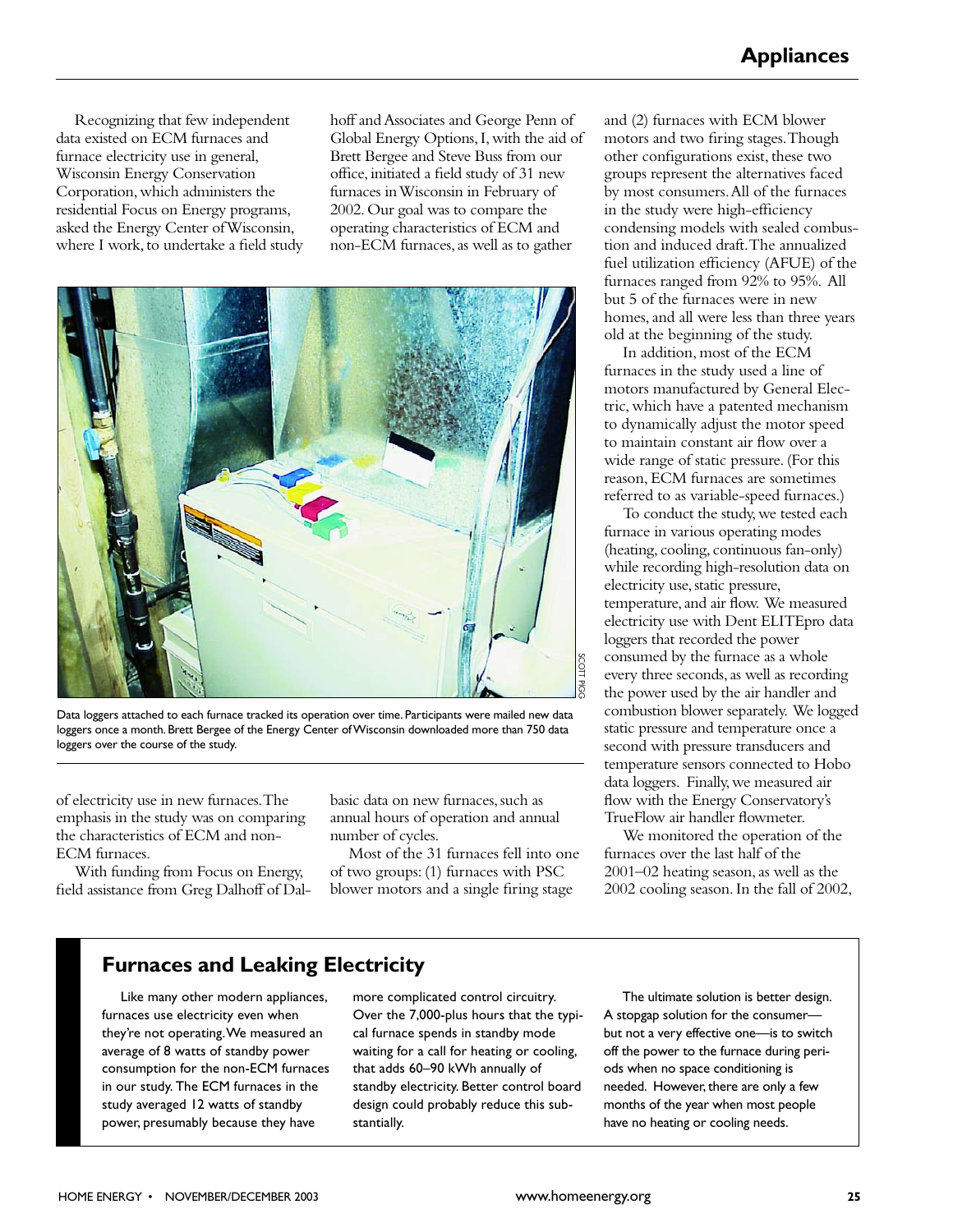we returned to each site to remove the monitoring equipment and repeat the testing.We used the monitoring data to develop models of the operation of each furnace as a function of outdoor temperature, and then projected their operation to typical annual Wisconsin heating and cooling seasons.

#### *How the Motors Measured Up*

Despite the fact that the furnaces were in different houses with varying duct and filter characteristics, the test data clearly confirmed that ECM air handlers generally draw substantially less power than the PSC blower motors, and can efficiently produce air flow over a much wider range (see Figure 1).We found that the ECM furnaces use less electricity—sometimes considerably less—in each of their three operating modes: heating, cooling, and fan-only. They also use a fair amount of electricity over the many thousands of hours they spend each year in standby mode (see "Furnaces and Leaking Electricity"). **Example 1.1** The control of the fitter characteristics, the test filter characteristics of the fitter characteristics of the PSC blower motors, and given produce air flow over a set and produce in flow over a set at the E

#### *Heating*

Heating is the most complicated mode of operation for furnaces, since it involves ignition and shut-down sequences and puts into play the most furnace components (see Figure 2).Though some homes in our study had other heating sources, the data suggest that the typical Wisconsin furnace runs for about 1,000

hours during the heating season, and goes through perhaps 6,000 heating cycles.The average hours of operation we found in the field is fairly consistent with assumphandler substantially reduces electricity consumption; the average ECM furnace in our study used about 0.5 kWh of electricity per therm of gas consumed,



**Figure 1.** The air flow range of the furnace with the ECM extends beyond that shown in the figure, but the furnace powered by the PSC motor is limited to the four speeds shown. The two 60,000 Btu/hr furnaces operated in similar static pressure environments.

tions used to estimate annual gas and electricity consumption for specific furnace models in the GAMA directory (see "What's a Heating Load-Hour?").

For the majority of furnaces in the study, most of the electricity used during the heating season goes toward operating the air handler (Figure 3).An ECM air

which is about half what we measured for the non-ECM furnaces.That translates into about 400 kWh less electricity over the course of an average heating season in Wisconsin.

Though they are quite substantial, the heating mode savings we obtained are less than one would expect from the GAMA

Annual gas and electricity consumption ratings for furnaces in the GAMA directory are based on a national average of 2,080 heating load-hours.The GAMA directory provides a map to adjust the ratings to heating load-hours in different areas of the country. Does this mean that the average furnace runs for 2,080 hours per year? No. Furnaces are rated according to ASHRAE Standard 103-1993;a close reading of this standard shows that a heating load-hour is not always what it seems to be.

Two adjustments are needed to get from heating load-hours to the number of hours the burner operates in a heating season. First, the ASHRAE standard applies an empirical adjustment of 0.77 to "adjust the calculated…heating load hours to the actual heating load experienced by the heating system." Second, the 2,080 figure is based on furnaces that are sized to just meet the design heating load of the home. In fact, most furnaces are considerably oversized for their heating load,a fact that is incorporated in the GAMA ratings.

Though the assumed amount of oversizing varies with the size of the furnace, it averages about 100%, meaning that a furnace has about twice the heating capacity needed to meet design conditions.

Applying these adjustments shows that 2,080 heating load hours really implies just (2,080 x 0.77/2) 801 burner hours for the national average furnace, or about 960 hours for a furnace in Madison,Wisconsin. The latter figure is very close to the median result of the Wisconsin field study.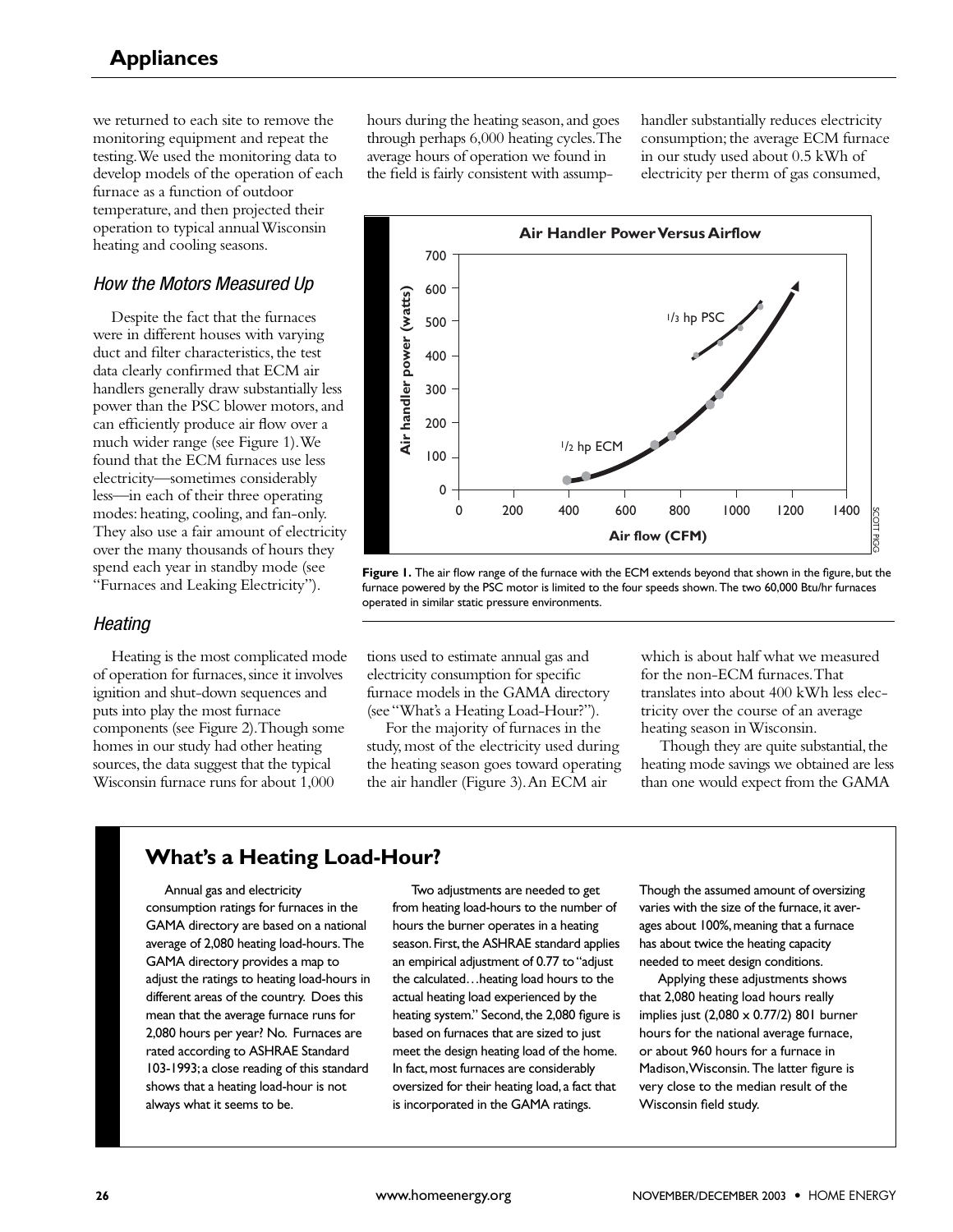



*(top)* **Figure 2.** This figure illustrates electricity use over a typical gas furnace heating cycle. *(bottom)* **Figure 3.** As shown in this breakdown of heating-mode electricity use for a typical (non-ECM) furnace by component and cycle phase, the air handler accounts for most of the electricity use.

directory ratings.Our data suggest that the ratings tend to underestimate electricity use by ECM furnaces, and therefore overestimate the electricity savings from ECMs.The majority of the ECM furnaces in our study used more electricity (per therm of gas) than the rating data would suggest,with the median furnace using about 80% more than its rating value.The non-ECM furnaces,on the other hand, averaged about their rated kWh per therm, with some using more and some using less.

What explains this difference? Though there are many individual factors that affect the operation of furnaces in actual homes compared to standard test conditions ("your mileage may vary"), static

pressure—and differences in how the two types of furnaces respond to static pressure—is probably a key one.Static pressure in real homes appears to be far higher than that used in the rating test procedure.Unlike standard furnace fans, most ECM furnace fans compensate for higher static pressure by cranking up to a higher speed to maintain proper air flow. The result is that ECM furnaces in actual homes will use more electricity than they do in the test procedure.

At the outset of the study, we were very curious to find out how much the two-stage ECM furnaces used their reduced firing rate.Manufacturer claims for low-fire operation range from 70% to more than 90% of the time. The assertion that two-stage ECMs offer quieter and more comfortable heating is based on these claims, and the claims were largely supported by the field data.Most of the two-stage ECMs in the study operated almost constantly on low fire.These furnaces run for more hours, but since lowfire operation averages about 65% of full output heating capacity while drawing only 30% of the electrical power used in high-fire operation, they save electricity overall.(The same cannot be said of twostage furnaces that do not use ECMs.)

In fact, our empirical estimates of furnace sizing in the study indicate that the average furnace is about twice as big as needed to meet the home's peak heating load. For two-stage furnaces, this means that low-fire operation alone can meet the heating load of the home even in severely cold weather. As a rule, high-fire operation for the two-stage furnaces in our study occurred only when the furnace was recovering from a thermostat setback period. The amount of high-fire operation is thus strongly affected by how much—and how often homeowners set back the thermostat.

SCOTTPig<br>P

> For this reason, multistage ECM furnaces offer a technological fix for the furnace-sizing problem; they operate mainly as smaller furnaces, but they offer that extra capacity to kick the temperature back up after a setback.Another plus is that these furnaces may help keep a heating contractor who is worried about installing a too-small furnace from getting the jitters.

> It is worth noting that the reduced electricity draw by ECM furnaces means less waste motor heat in the home during the winter, which could be expected to increase gas consumption slightly. Researchers at the National Research Council in Canada who studied furnaces that operate in continuous-fan mode during the winter have documented this effect. For furnaces that operate in fanauto mode (meaning that the air handler operates only when the furnace is providing heat), the net effect is less clear.Though our calculations suggest perhaps 15 therms of additional gas use per year to make up for the lost motor heat, the AFUE of the ECM furnaces in the study averages about two percentage points higher, which would largely offset this amount.